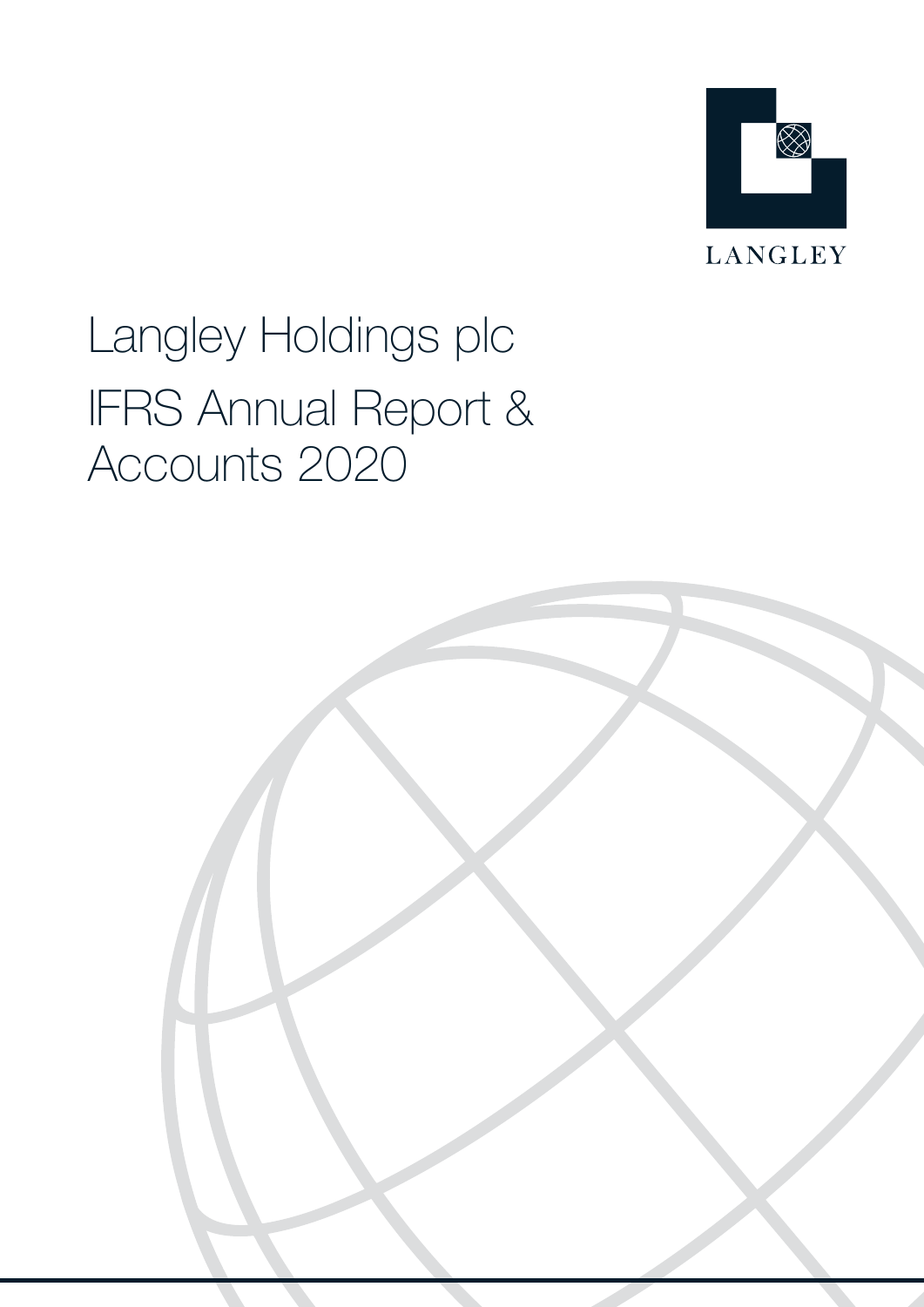## Company Information IFRS Report and Accounts 2020

| DIRECTORS:                    | A J Langley - Chairman<br><b>B J Langley</b><br>W A Langley<br>M J Neale                                       |  |
|-------------------------------|----------------------------------------------------------------------------------------------------------------|--|
|                               | B A Watson (resigned 19 March 2020)                                                                            |  |
| <b>COMPANY SECRETARY:</b>     | P Sexton                                                                                                       |  |
| <b>REGISTERED OFFICE:</b>     | <b>Enterprise Way</b><br>Retford<br>Nottinghamshire<br><b>DN22 7HH</b><br>United Kingdom                       |  |
| REGISTERED IN ENGLAND NUMBER: | 1321615                                                                                                        |  |
| <b>AUDITOR:</b>               | Saffery Champness LLP<br>71 Queen Victoria Street<br>London<br>EC4V 4BE<br>United Kingdom                      |  |
| PRINCIPAL BANKERS:            | Barclays Bank PLC<br>PO Box 3333<br>One Snowhill<br>Queensway<br>Birmingham<br><b>B4 6GN</b><br>United Kingdom |  |
|                               | Deutsche Bank AG<br>Adolphsplatz 7<br>20457 Hamburg<br>Germany<br>Commerzbank AG<br>Sand 5-7                   |  |
|                               | 21073 Hamburg<br>Germany                                                                                       |  |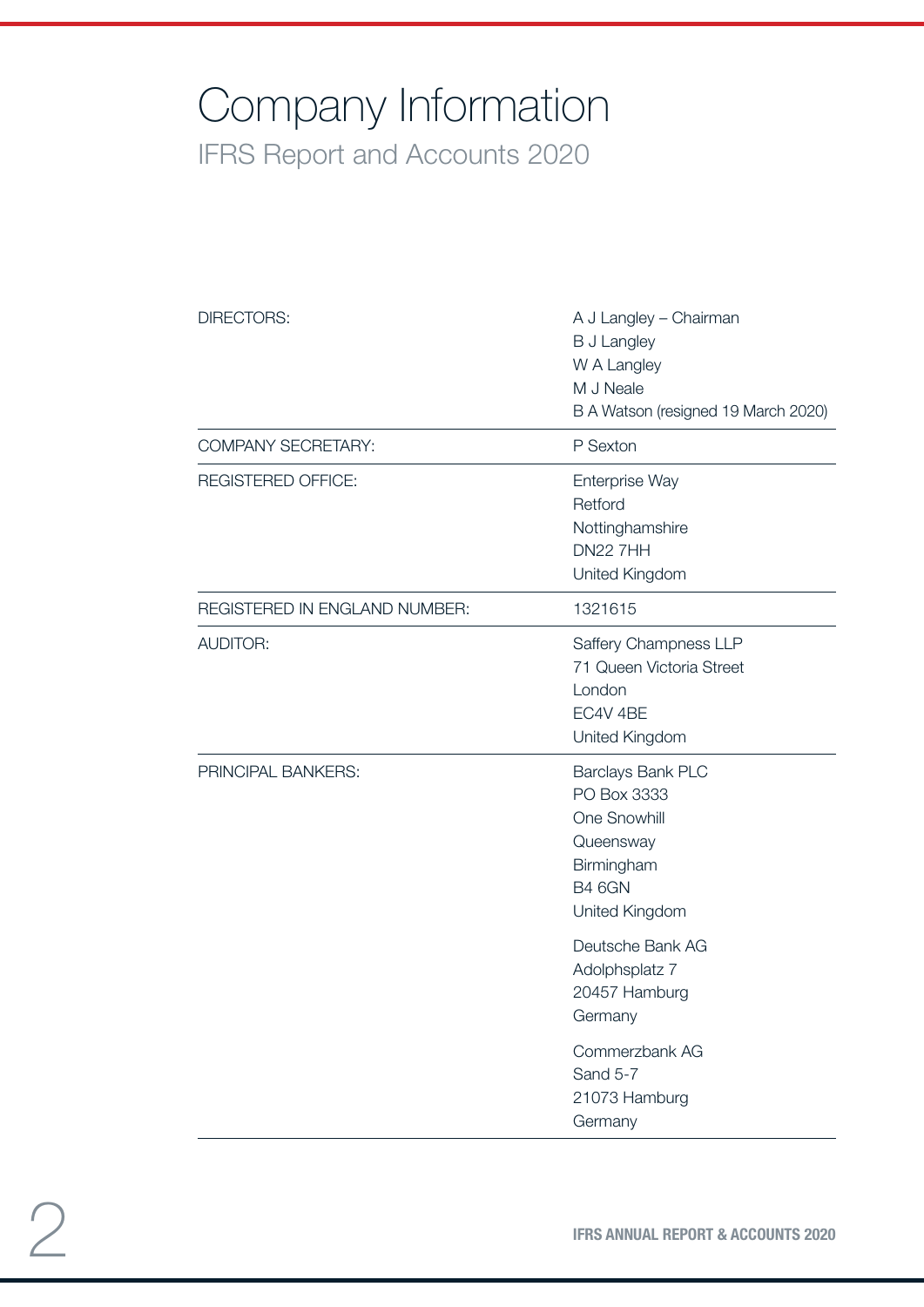## Key Highlights Year ended 31 December 2020



|                                                   | Year ended<br>31 December<br>2020<br>€'000 | Year ended<br>31 December<br>2019<br>€'000 |
|---------------------------------------------------|--------------------------------------------|--------------------------------------------|
| <b>REVENUE</b>                                    | 766,778                                    | 820,194                                    |
| PROFIT BEFORE TAXATION<br>AND NON-RECURRING ITEMS | 28,539                                     | 59,910                                     |
| NON-RECURRING COSTS                               | (4, 492)                                   | (4,073)                                    |
| <b>NET ASSETS</b>                                 | 707,178                                    | 707,394                                    |
| CASH AND CASH EQUIVALENTS                         | 287,963                                    | 238,858                                    |
| ORDERS ON HAND                                    | 220,169                                    | 254,300                                    |
|                                                   | No.                                        | No.                                        |
| <b>EMPLOYEES</b>                                  | 4,661                                      | 4,918                                      |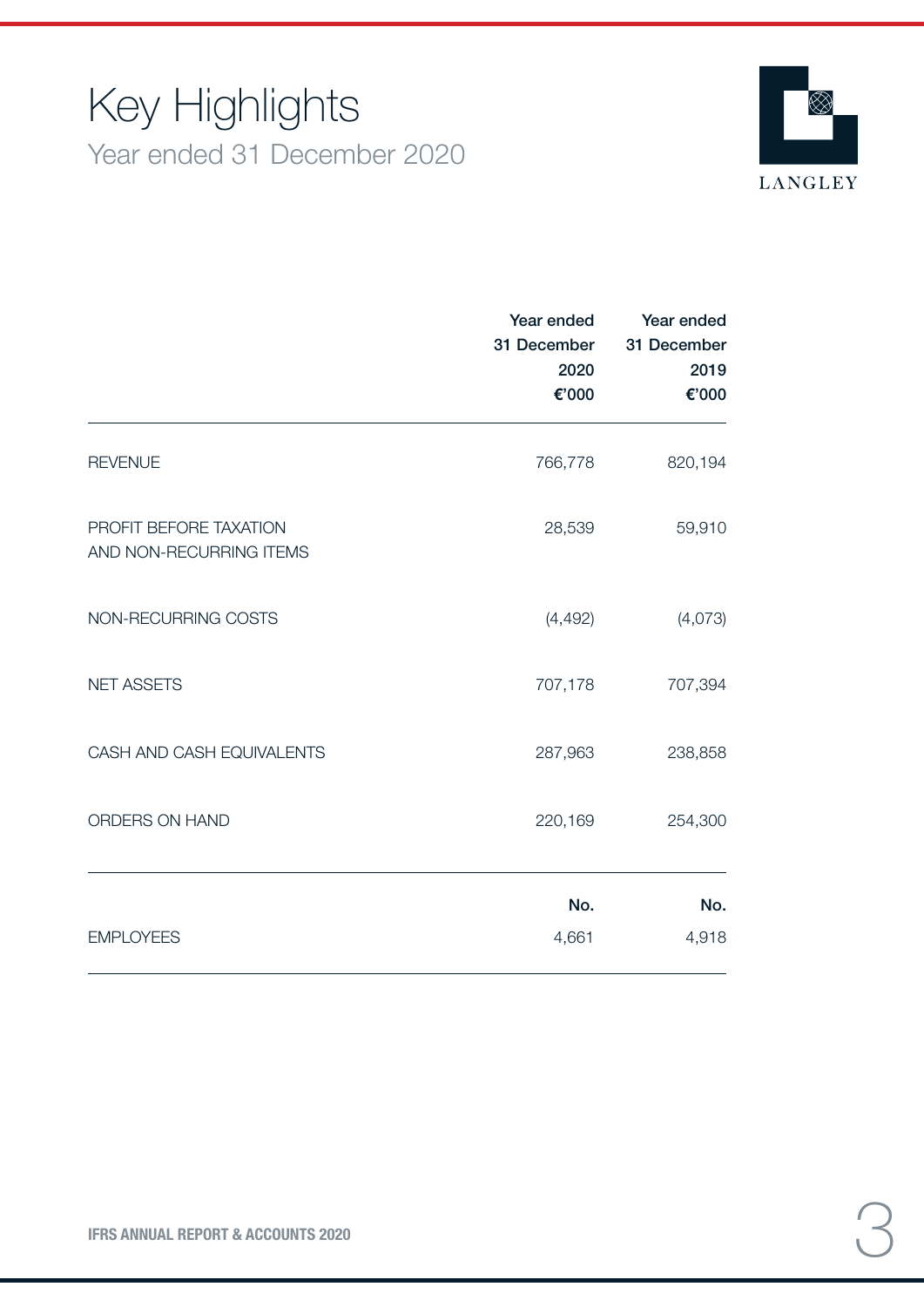"...A YEAR LIKE NO OTHER" THE GROUP "...SUCCESSFULLY NAVIGATED THE SINGLE MOST CHALLENGING ECONOMIC AND SOCIAL PHENOMENA IN LIVING MEMORY."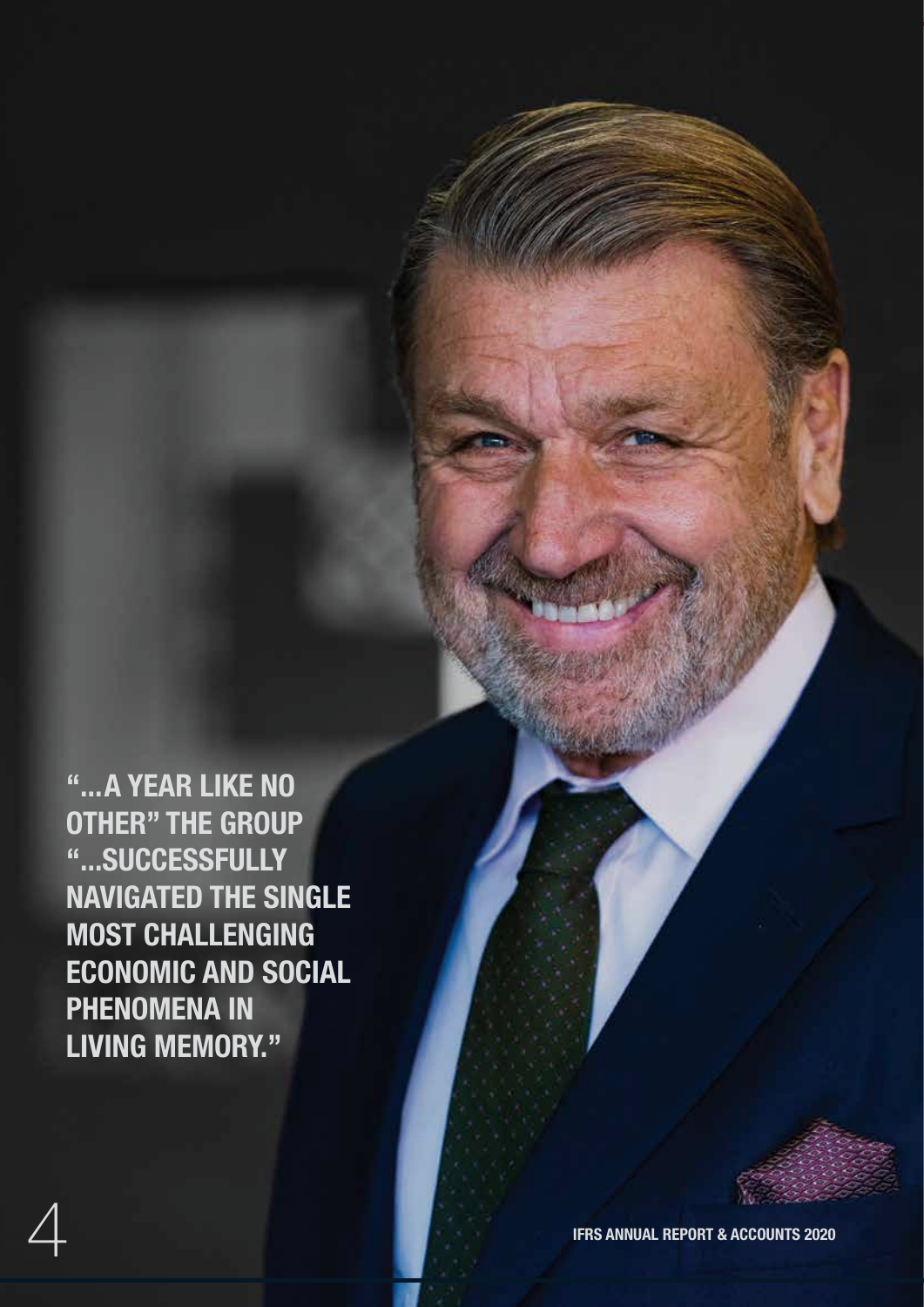## Chairman's Review Year ended 31 December 2020



In the year to 31 December 2020 the group recorded revenues of €766.8 million (2019: €820.2 million) and generated a profit of €28.5 million (2019: €59.9 million) before tax and non-recurring costs of €4.5 million (€2019: €4.1 million). The current year non-recurring costs related to the closure of the manufacturing facilities in Malaysia of Marelli Motori, the Italian electric motor and generator producer acquired by the group in 2019.

There were no shareholder dividends during the year (2019: €90.0 million). At the year end the consolidated cash balance stood at €288.0 million (2019: €238.9 million) and net assets were €707.2 million (2019: €707.4 million). The group had nil net debt throughout the period (2019: nil). Orders on hand at the year-end were €220.2 million (2019: €254.3 million).

2020 was a year like no other. At this time last year, it was too early to say what impact the emerging Coronavirus threat would have on our businesses. As the year progressed it became apparent that a global humanitarian and economic crisis of unprecedented proportions was unfolding. By March the pandemic was sweeping across Europe and by the middle of the year very few countries, if any, were left untouched. Healthcare systems strained to the limit and freedom of movements and activity were severely curtailed.

Our own businesses were all hampered considerably by the pandemic, yet only three of our seventeen manufacturing sites around the world (Detroit, Wuhan and Kuala Lumpur) actually ceased operations entirely, and then only for a limited period. Most of our factories operated short-time working and all implemented remote working for their white collar staff, as did many of our 80+ sales and service subsidiaries around the world. A few of our businesses performed at or above budget, but these represented a relatively small proportion of total group activity.

Across the group, revenues were down by some 11% when compared with 2019 and 24% down against 2020 budget. Overall the group remained profitable, albeit down on 2019, itself reflecting a slow down from previous successive record profit years.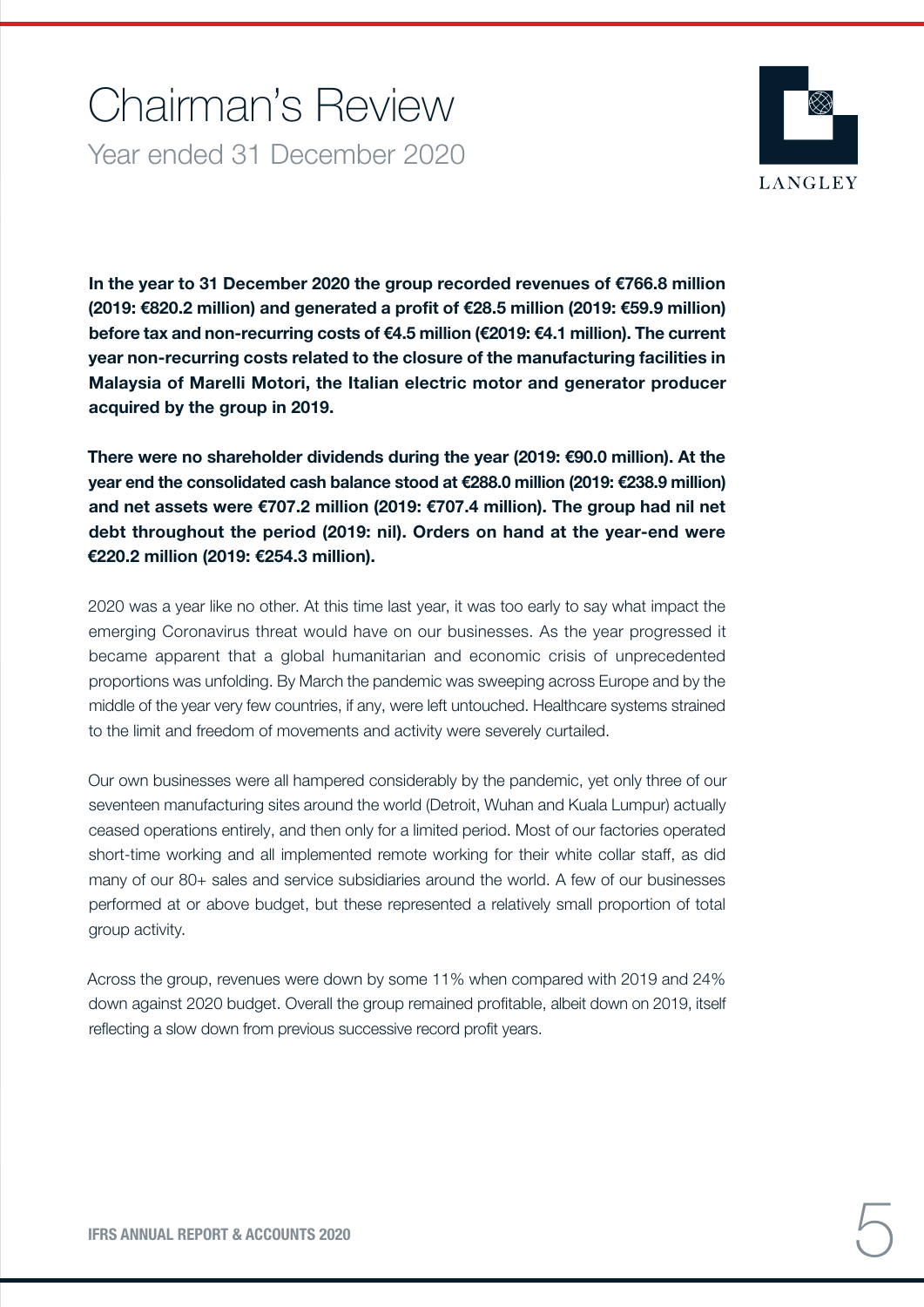Crucially, cash reserves were not only preserved during this extraordinary year, but actually increased by almost €50 million over the period. Prudent cash management, overhead cost reductions, (including much reduced travel costs), a surplus land sale and lower working capital requirements, together with governmental employment support – mainly in the EU where the majority of our employees are situated – all contributed to a strong cash position at the year end.

In March, when the scale of the crisis started to become apparent, capital expenditure was deferred wherever possible and all other expenditure closely scrutinised. Pay increases, replacement of leavers and dividends were all suspended across the group.

At this time of crisis, the depth and duration at that time unknown, my priority was to shore up the group for what was then an indeterminable downturn. Management responded quickly and decisively to the unique challenges presented by the pandemic and to the board's strategic direction. The group is in good shape as a result of these actions and all things considered, the result for the year was satisfactory.

In 2020 our trading divisions fared as follows:

### Piller Power Systems Division

#### Revenue: €171.8 million. (2019: €217.9 million). Orders on hand: €59.6 million. (2019 €74.0 million). Headquarters: Osterode, Germany. Employees: 918.

Piller Power Systems, our German producer of electrical equipment – principally missioncritical UPS systems for data centres, along with its overseas sales and service subsidiaries in the USA, UK, France, Italy, Spain, Singapore, India, China and Australia – was the largest contributor to the group's 2020 result, despite the practical challenges posed by Coronavirus restrictions and market headwinds.

Capital projects expected in 2020 were generally delayed rather than being lost or cancelled and are now expected in the current quarter. The Piller group has over 200 field service technicians world-wide and these services were initially hampered by border closures, particularly technicians needing to travel overseas from Germany, those servicing French speaking countries travelling from France, and also those technicians attached to Piller Singapore, the division's Far East hub. Elsewhere, where Piller has in-country subsidiaries, the logistical problems were less acute.

Overall across the Piller group, all customer-facing companies closed with positive results, five of the subsidiaries exceeding their budgets. A very satisfactory outcome, all things considered.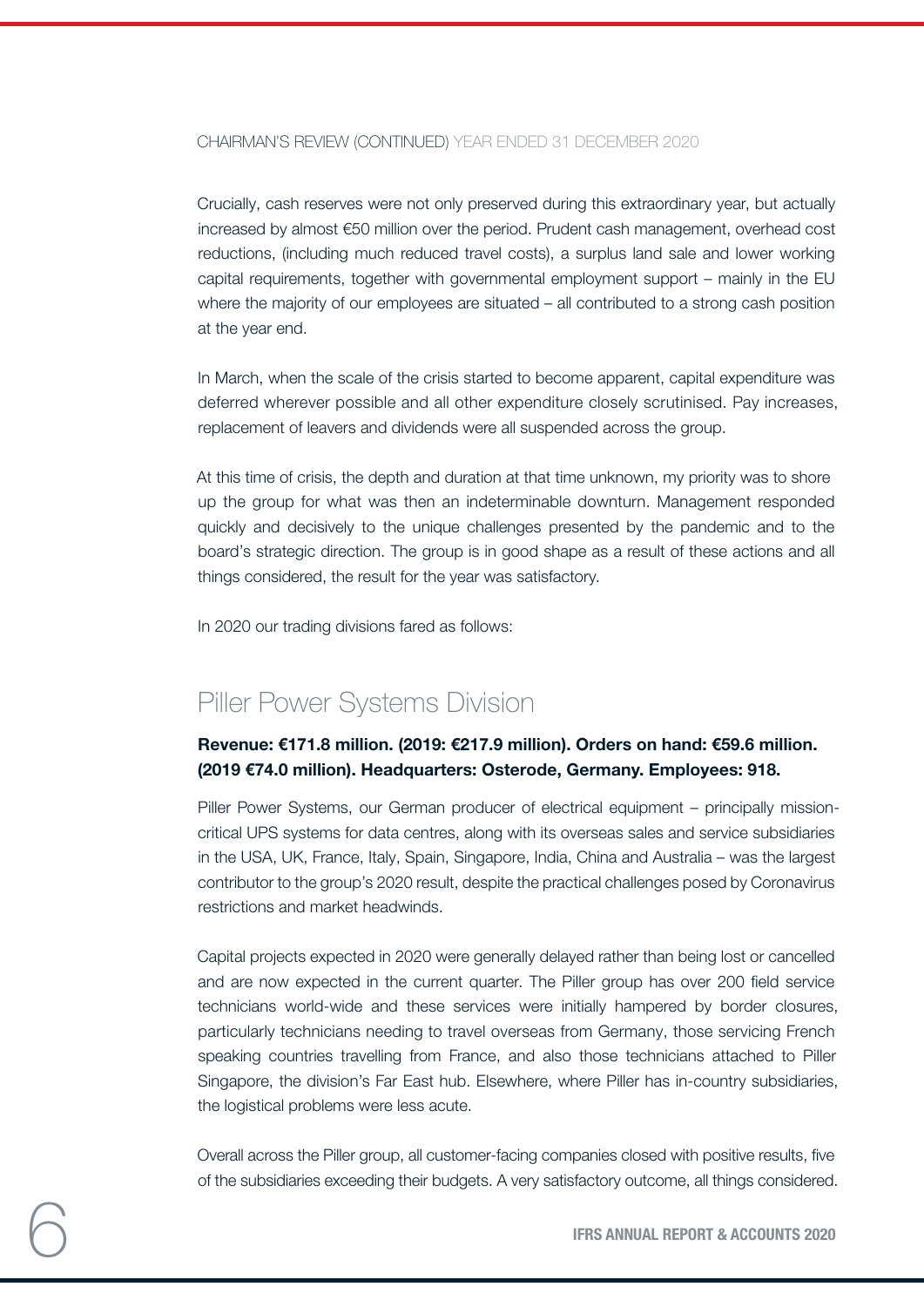



Piller UB-V 3240 – at 3.24MW the largest UPS unit to be built by Piller to date.

Active Power Inc.

In 2020 Piller announced the latest development from its R&D programme, the Uniblock™ UB-V Series UPS. Four years in development, this state-of-the-art technology offers significant benefits over prior and competitor power conditioning and backup technologies. During the year, the company received its first order for the new range which has a single unit capacity up to 3.24MW, the largest rating to be offered by Piller to date.

Active Power, the Austin Texas based flywheel UPS builder, previously integrated into Piller's US subsidiary after it was acquired in 2016, became an independent company again on 1 January 2020. Active Power Inc. remains part of the Piller group and export activities continue to be represented by Piller subsidiaries outside of the USA.

The newly formed company had a successful first year, despite the challenges presented by Covid-19, benefiting from freshly focused management. During the year the company launched and received the first order for its new Powerhouse™ product, which offers up to 1.2MW of 'plug & play' UPS built into a standard 40-foot (12 metre) ISO container.



Active Power Inc.'s Powerhouse™ – up to 1.2MW of 'plug & play' UPS built into a standard 40-foot (12 metre) ISO container.

### Claudius Peters Division

#### Revenue: €80.2 million (2019: €98.8 million). Orders on hand: €28.5 million (2019: €43.9 million). Headquarters: Buxtehude, Germany. Employees: 459.

Claudius Peters, our materials handling and plant machinery builder – principally to the global cement, gypsum and iron & steel industries – started the year with a historically low order book and any optimism to significantly improve quickly evaporated as the pandemic took hold.

Claudius Peters posted a loss in 2019 for the first time since we acquired the business in 2001 and management was changed in the first quarter of 2020. The company is operating the joint Geschäftsführer model common in Germany and with which our Piller division has successfully operated for more than ten years now.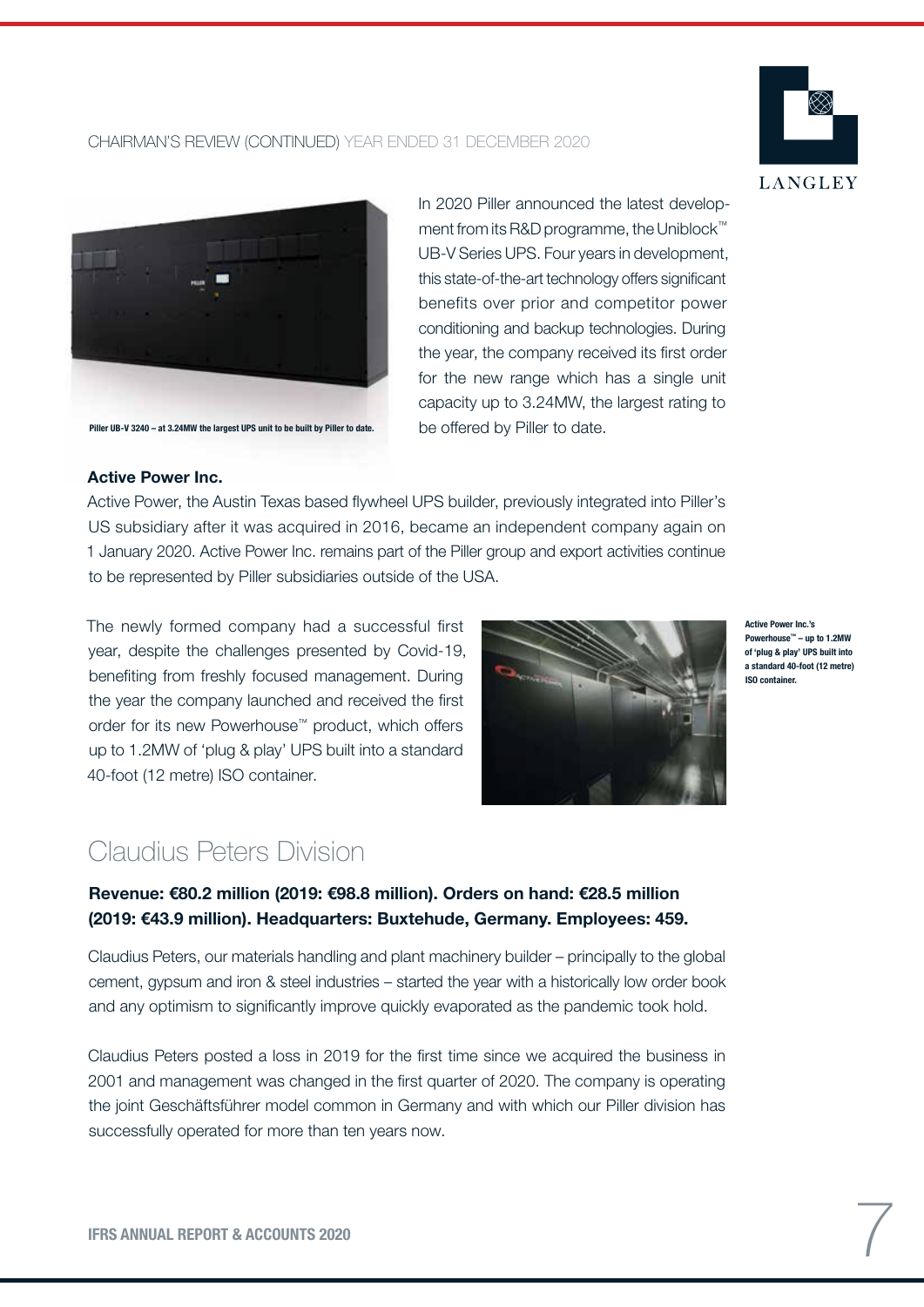Responsibility for global sales and overseas subsidiaries rests with Kurt Herrmann, who hitherto successfully looked after the Claudius Peters' China subsidiary in Hong Kong and Beijing, while Frank Siefert, who was recruited from outside the organisation as CEO, has responsibility for operations.

Despite a significant Coronavirus related downturn in both the plant machinery and aircraft stringer businesses, the division overall posted a small profit for the year; a satisfactory outcome in the circumstances. Notable exceptions to the malaise were the China and US subsidiaries which both exceeded budget, as did the Romanian outpost.

Order intake is currently looking much more promising than a year ago with several major projects, delayed due to the pandemic, coming into the decision phase during the current quarter. With an operational overhaul now well under way, the future for Claudius Peters is looking more positive.

## ARO Welding Technologies Division

#### Revenue: €71.4 million. (2019: €100.4 million). Orders on hand: €21.2 million. (2019: €17.8 million). Headquarters: Chateau-du-Loir, France. Employees: 459.

Despite revenues being down by some 30% on 2019, ARO – our producer of resistance welding equipment to the automotive industry – posted a positive and, in the circumstances, very acceptable profit for the year, albeit much reduced when compared with previous years.

There was a solid contribution from ARO France, the headquarters and principal manufacturing site, which operated under short-time working for much of the year. Meanwhile, ARO in the US performed remarkably well in the circumstances, exceeding its budget despite everything. ARO Benelux also exceeded its budget and ARO China, with its assembly facility in Wuhan, was worst hit. Smaller outposts in Spain, Brazil, Mexico, Slovakia and the UK collectively contributed positively and the subsidiary in Germany broke even after a late recovery.

### Marelli Motori Division

#### Revenue: €98.2 million. (2019: €72.4 million – 7 months). Orders on hand: €29.9 million. (2019 €39.0 million). Headquarters: Arzignano, Italy. Employees: 631.

Marelli Motori – our manufacturer of electric motors and generators for the marine, oil & gas, power generation, co-generation and industrial sectors, based in northern Italy – was the first of our major manufacturing locations to be impacted by the Coronavirus, in March last year. Revenues for the Marelli group were expected to be around €125 million for 2020 but due to the pandemic were down by some 20% at just under €100 million.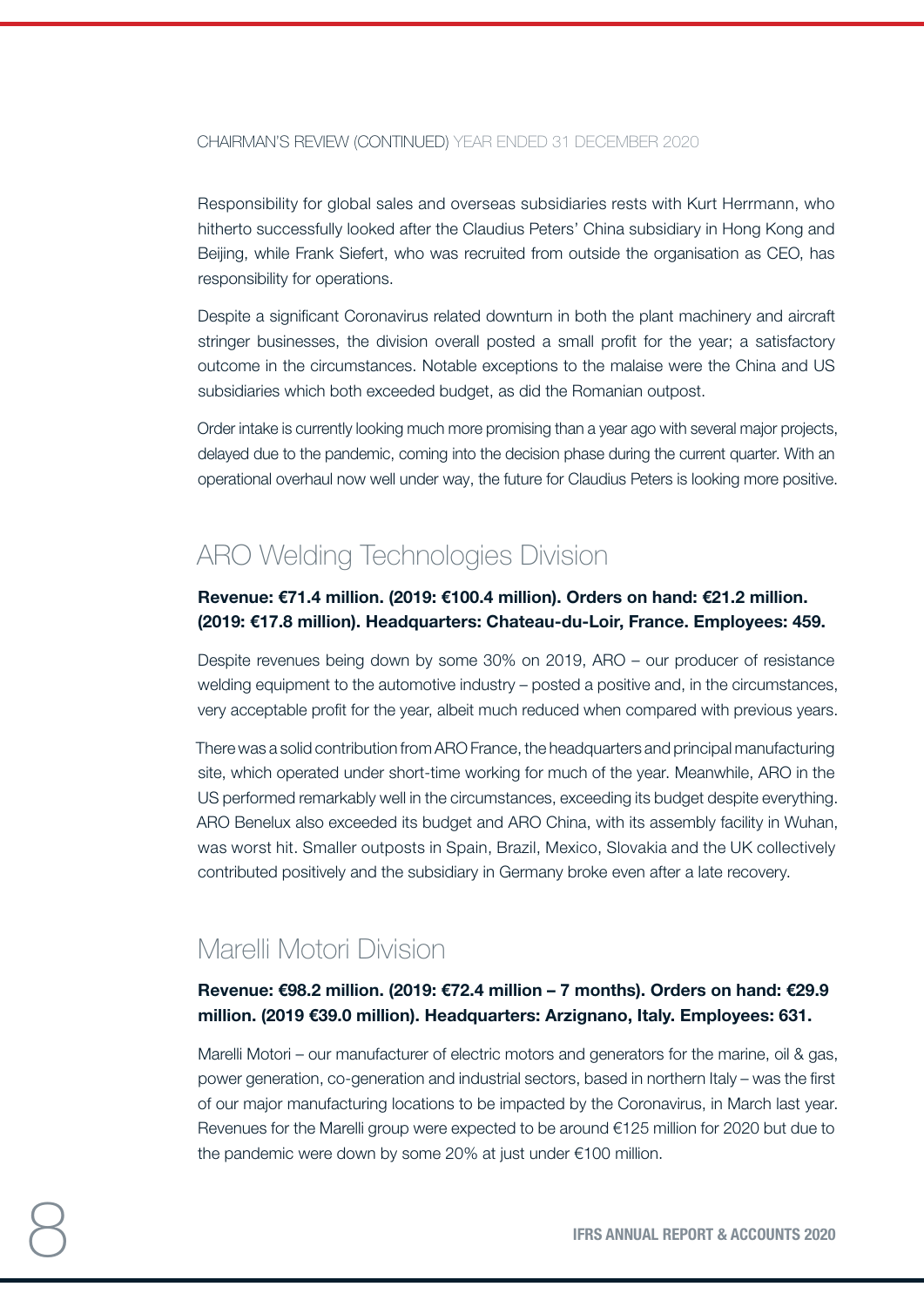

Acquired in May 2019, Marelli operates circa 650,000 square feet (60,000 square metres) of dedicated electrical machinery manufacturing facilities in northern Italy and, until recently, a factory in Malaysia. The company has sales, distribution and service subsidiaries in the United States, Germany, and South Africa and an extended sales, distribution and service network across four continents, supplying its motors and generators in more than 120 countries.

For a number of years, the group was under performing whilst owned by private equity. However, under Langley stewardship the company underwent structural reorganisation in Italy during the latter half of 2019, giving rise to a  $\epsilon$ 4.1 million non-recurring charge in the 2019 accounts. In June 2020 the decision was taken to discontinue manufacturing operations in Malaysia, giving rise to the €4.6 million non-recurring item in these accounts. The manufacturing operations in Malaysia ceased at the end of 2020 and equipment is being transferred to Italy during the current quarter. The Malaysian subsidiary is currently being relocated to smaller premises and will continue to operate as a final assembly and distribution hub for the region.

## Manroland Sheetfed Division

#### Revenue: €214.7 million. (2019: €203.5 million). Orders on hand: €54.6 million. (2019: €61.2 million). Headquarters: Offenbach am Main, Germany. Employees: 1,412.

Manroland Sheetfed – our manufacturer of sheetfed offset litho printing presses – actually had a similar financial year in 2020 to 2019. The positive trend in order intake in the latter stages of 2019 continued in the first two months of 2020, January and February enjoying record intakes. Coronavirus impacted the business from March onwards and inflows remained subdued for the remainder of the year, although January 2021 has now seen a significant increase.

The factory in Offenbach operated short time working throughout the remainder of the year and currently remains on a reduced output. It is perhaps too early to say whether January 2021 marks the turning point in the crisis, but certainly the increase in the order intake is welcome and management are, as I write, 'opening the taps' in production in anticipation of continuing increased demand. It will take the remainder of this current quarter to ramp up production, but when the recovery comes, presses need to be available as quickly as possible.

Although the factory under-recovered in 2020, the market organisation subsidiaries – numbering over 40 companies worldwide – made a combined positive contribution, albeit not enough to compensate the factory shortfall.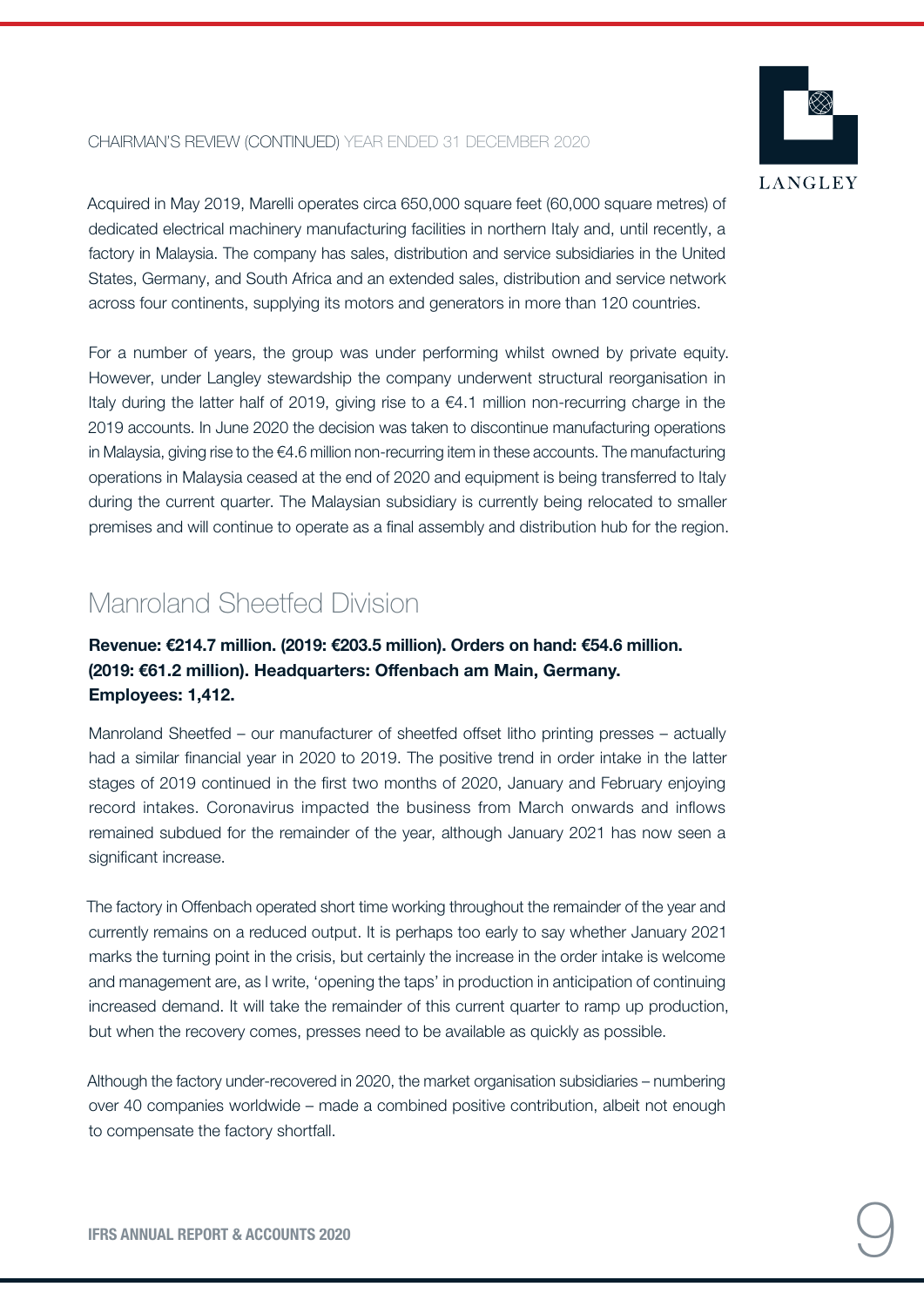On the product development front, the company announced its ROLAND 900 *Evolution* printing press, the latest iteration of its iconic large format press series, together with the ROLAND 700 *Evolution*, *Speed*, *Elite* and *Lite* variants. A culmination of several years of research and development, both the 700 and 900 series machines are considered state-ofthe-art and technologically industry leading.

In the meantime, apprentice training continued unabated and trainees completing their apprenticeships were taken on permanently. The skills required to build these highly complex machines cannot be learned overnight and it would be short-sighted not to retain these skills, particularly in view of retirements in the coming years.

With growth in the packaging sector and emerging markets increasingly outweighing the decline in traditional commercial print markets, the outlook for Manroland is positive and I expect a much improved performance from the division in 2021.

## Druck Chemie Division

#### Revenue: €59.4 million. (2019: €59.9 million). Headquarters: Ammerbuch, Germany. Employees: 297

Druck Chemie – our German print chemicals producer, together with its distribution subsidiaries in France, Italy, Spain, Belgium, Switzerland, the Czech Republic, Poland and the UK – had a very successful year, despite the pandemic.

From March, when demand from print shops across Europe plummeted, the company switched production of its alcohol-based products to hand sanitiser. The division more or less reached its revenue target and significantly overshot its profit target for the year. The UK operation continued to underperform and is currently under review, whilst Brazil closed one of its three distribution hubs and is expected to be profitable going forward. However, a very satisfactory result overall, thanks largely to adept lateral thinking by management.

#### Acquisition of HiTech & BluePrint

In December 2020 the division acquired HiTech Chemicals BV and BluePrint Products NL from Heidelberger Druckmaschinen AG, for €20.5 million in cash.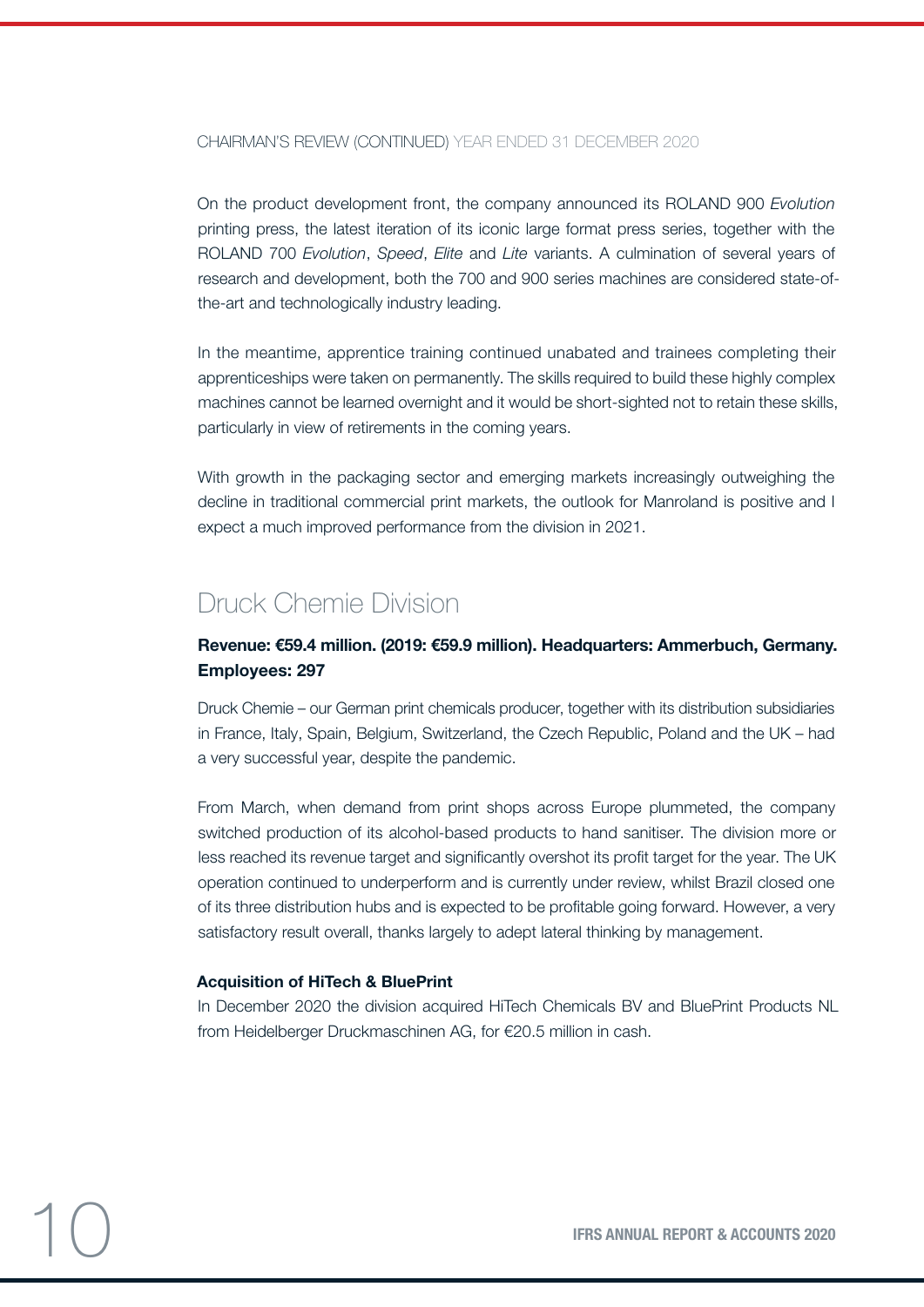



Kruibeke production facility, Belgium. Acquired in 2020.

The acquisition includes state-of-the-art production facilities in Kruibeke in Belgium that produce high quality printing chemicals for the flexographic, digital and offset printing sectors, complimenting Druck Chemie's offering to these sectors from its production facilities in Ammerbuch. The combined businesses are expected to generate circa €90 million of annual revenues going forward.

## Other Businesses Division

#### Revenue: €71.0 million. (2019: €67.3 million). Orders on hand: €26.4 million. (2019 €18.8 million). Located: United Kingdom, Europe & United States. Employees: 477

Overall, our Other Businesses Division performed satisfactorily, largely either meeting or exceeding profit targets. Following the acquisition of HiTech / BluePrint in December, Druck Chemie has been moved out of Other Businesses to become a separate division in its own right.

**Bradman Lake**, the packaging machinery business had a successful year, with food packaging, its main area being one of the few sectors where demand actually increased during the pandemic. Revenue targets were more or less achieved and profits exceeded budget by around 10%. A satisfactory year.

**Reader Cement Products**, the UK cement blending and packing business, exceeded 100,000 tonnes of production for the fifth successive year with a favourable mix of business that resulted in the company's best year so far. Demand for home improvement products with a high proportion of own-brand product drove the result, culminating in a very satisfactory performance.

**Clarke Chapman**, the specialist materials handler, had another successful year, more or less matching its revenue, profit and order intake targets. Nuclear handling equipment for Sellafield, the British nuclear processor, together with services for the UK rail network and Ministry of Defence work, all made solid contributions, as did aftermarket sales. A very satisfactory outcome, particularly in view of Coronavirus limitations. 2021 looks set to be a similarly good year for Clarke Chapman.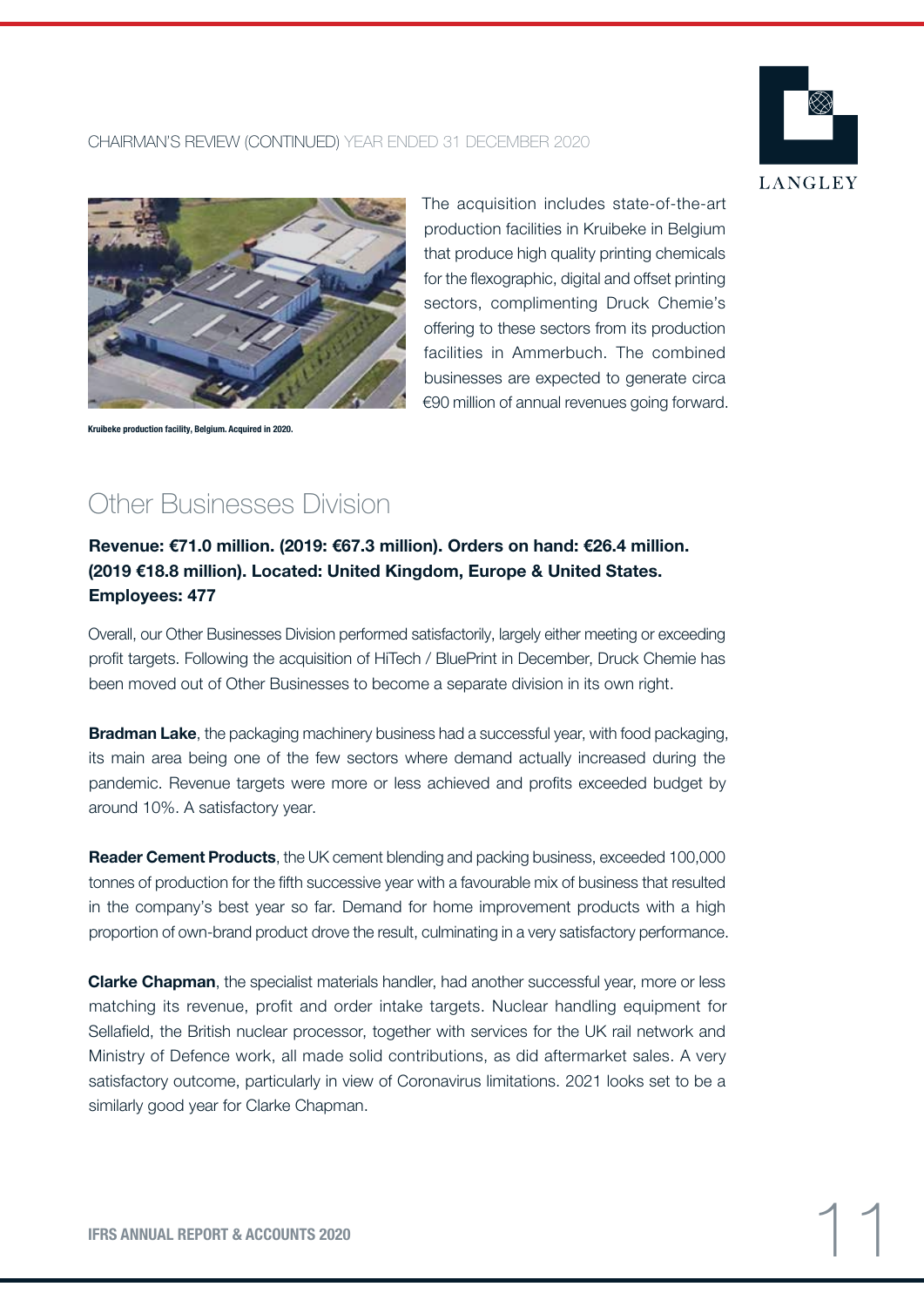**Oakdale Homes**, the local house builder, which has been part of the group since 1985, was the only one of our other businesses to post a negative operating result in 2020, albeit nominally. Construction came to a standstill at the beginning of the crisis and progress was hampered through the remainder of the year. However, there is plenty of unrecognised margin in the work-in-progress and this is expected to unwind in 2021.

#### Commercial Property Activities

Whilst reviewing our other businesses, mention should be made of the group's commercial property activities. Principally these are the operating properties of our subsidiaries, either held by the subsidiaries themselves or by group property holding companies and also include commercial properties let to third parties. Today, over 98% of the group's operating footprint is owned outright.

During the year alterations continued at both Senefelderhaus, the former office headquarters of Manroland AG and at ancillary buildings located in nearby Mühlheim. The final phase of work to the building, converting the facility into a training academy for the Bundespolizei, is expected to be completed and fully occupied in 2022. Work on the project began in 2018 and the properties are currently partially occupied.

During the year a contract to sell approximately 37 acres (15 hectares) of surplus land, adjacent to the Manroland factory in Offenbach, for development as a data centre was completed and circa €19 million of cash was received.

In the UK, part of a new warehouse development, built on surplus land at our Clarke Chapman site in the northeast of England, was let to the National Health Service to create one of several 'Lighthouse' Coronavirus testing laboratories. NHS England were given immediate access to commence their work in September and contracts were finally completed three months later.



One of 6 'Lighthouse' Covid-19 testing laboratories being built in the UK at the group's Baltic Park commercial property development in the northeast of England.



Work continued in 2020 at Manroland's Senefelderhaus facility on the police training academy conversion.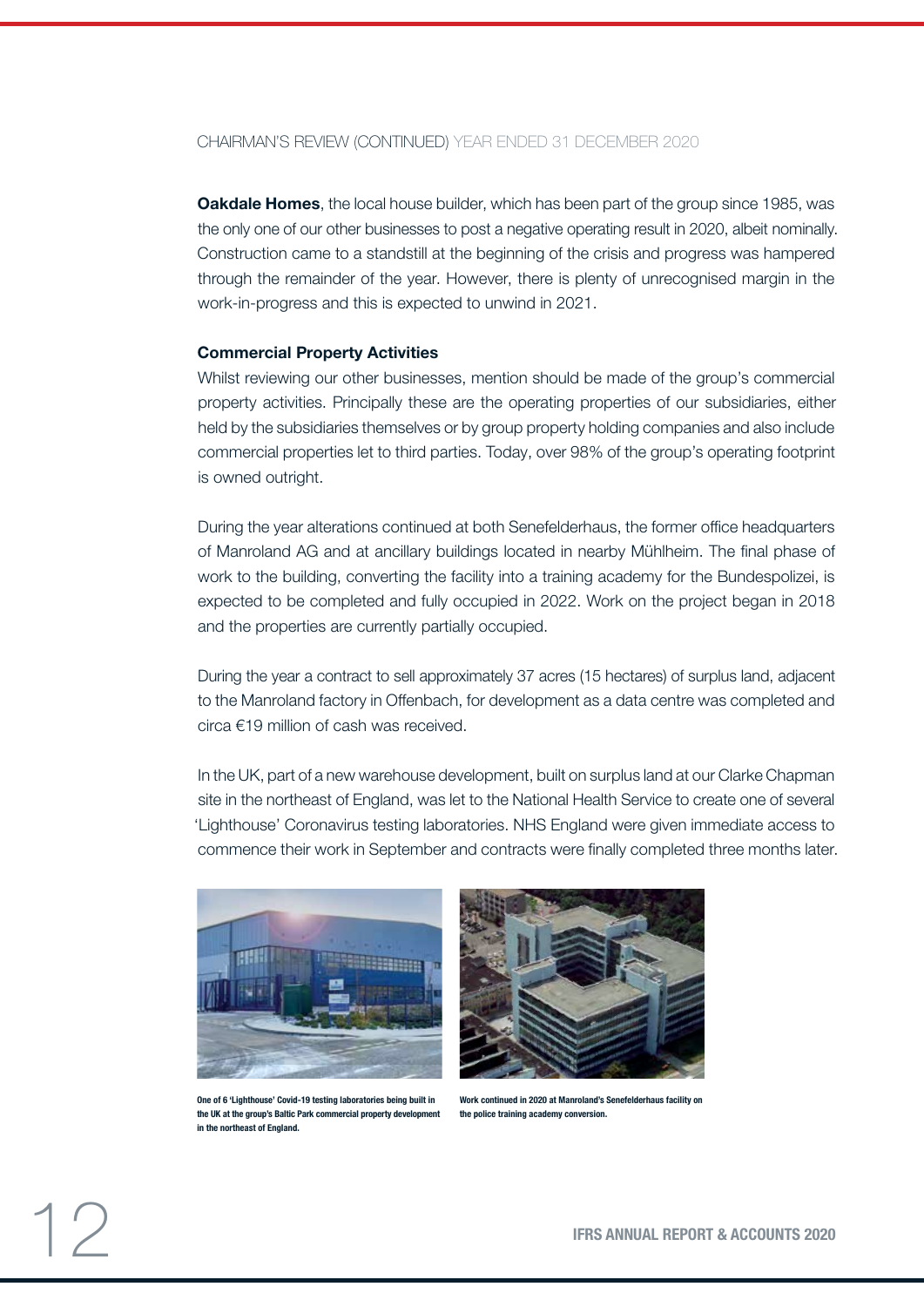

## Our People

As is customary, no review would be complete without mention of our employees, at the year-end numbering 4,661 worldwide. It is their hard work and commitment, never more so than in the last year, that makes the group what it is today.

Everyone within our organisation and their families has felt the impact of Coronavirus in one way or another. Whilst there have been remarkably few actual cases amongst our employees, sadly loved ones have been lost and my heart-felt sympathy goes to those families.

Unavoidably the crisis has meant there has been an economic impact on many of our employees. Throughout it has been my priority to preserve employment wherever possible but this has unavoidably meant some hardship and sacrifice and regrettably there were a high number of job losses in 2020. To all of those good people that we have had to let go during this extraordinary year, thank you for your service.

#### 2020: the year of virtual communication

2020 was the year that meeting virtually became of age. It is almost two decades ago since video conference facilities were installed at our major locations, but it was in 2020, with the advent of Zoom and other platforms, that virtual meetings became commonplace within and outside of our organisation.

Since the onset of this pandemic I have spoken about an 'anxiety cocktail' caused by a combination of concerns over health and the health of loved ones, unprecedented social upheaval and economic uncertainty. My view is that the antidote to this toxic combination is face-to-face communication.

Not only is it good for people's wellbeing to communicate, it is also good management to be closely in touch with developments as they happen and from March last year I initiated regular and frequent Zoom meetings with my own reports and between them and their reports. During the year I have joined many of those virtual meetings to discuss first hand with our people on the front line how the crisis has been impacting our 80+ subsidiaries around the world and how we are managing the unique challenges the pandemic has presented. When navigating uncharted waters, all the more important to keep a hand firmly on the tiller.

With business travel all but impossible, this virtual medium has also been used extensively for meeting customers, suppliers and others. Of course virtual meetings can never replace faceto-face interaction entirely, but in a post-pandemic world the efficiency and savings in time and resource by eliminating travel and the impact that that has on costs and on the environment, I anticipate virtual meetings will continue to be a major part of the way in which business is conducted.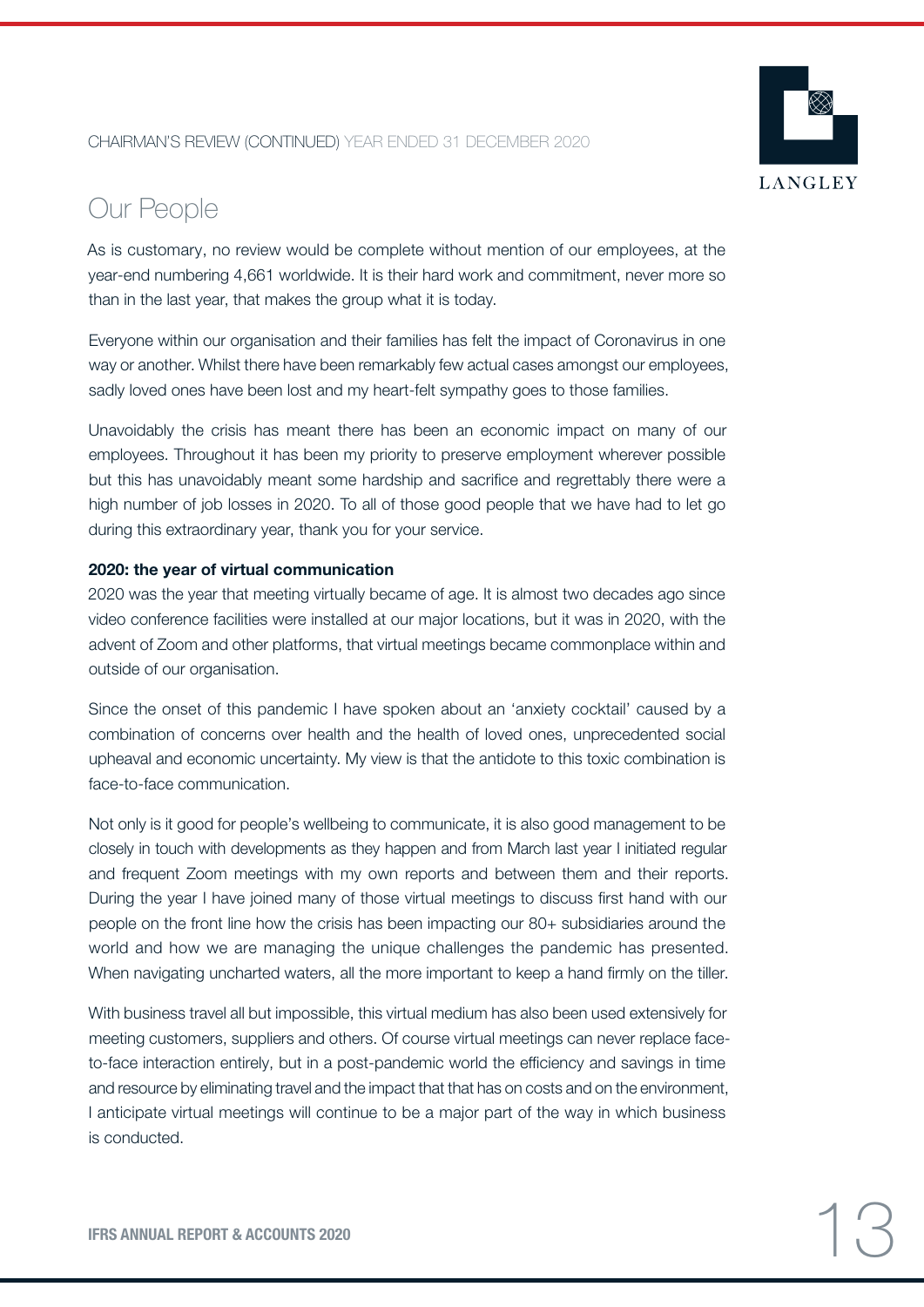## Going Green

Reducing environmental impact by increasing virtual communication is just one way the group is heading towards a greener future. In 2020 we began an initiative to substantially reduce the carbon footprint of our operations by 2030 and I will be reporting on progress on that subject in subsequent Chairman's Reviews.

## Conclusion and Outlook

Writing now, a year on from the Coronavirus crisis beginning to unfold, it has become apparent that the long term impact of the pandemic will likely be with us for some time yet, possibly even years to come. Right now though, with widespread rollout of vaccines gathering pace, there is light at the end of the tunnel and my view is that following many months of restriction and business confidence at a low ebb, there is soon to be an economic pick-up as Covid liberation arrives.

Quite how sustainable this pick-up will be is another matter and only time will tell but whatever a post-Coronavirus future holds, I am confident that our businesses will adapt accordingly. Coronavirus put to one side, they all still face their own unique challenges and always will. However, for the time being the group has so far successfully navigated the single most challenging economic and social phenomena in living memory. I expect that the future will be managed as adeptly.

Anthony J Langley Chairman 12th February 2021

IFRS ANNUAL REPORT & ACCOUNTS 2020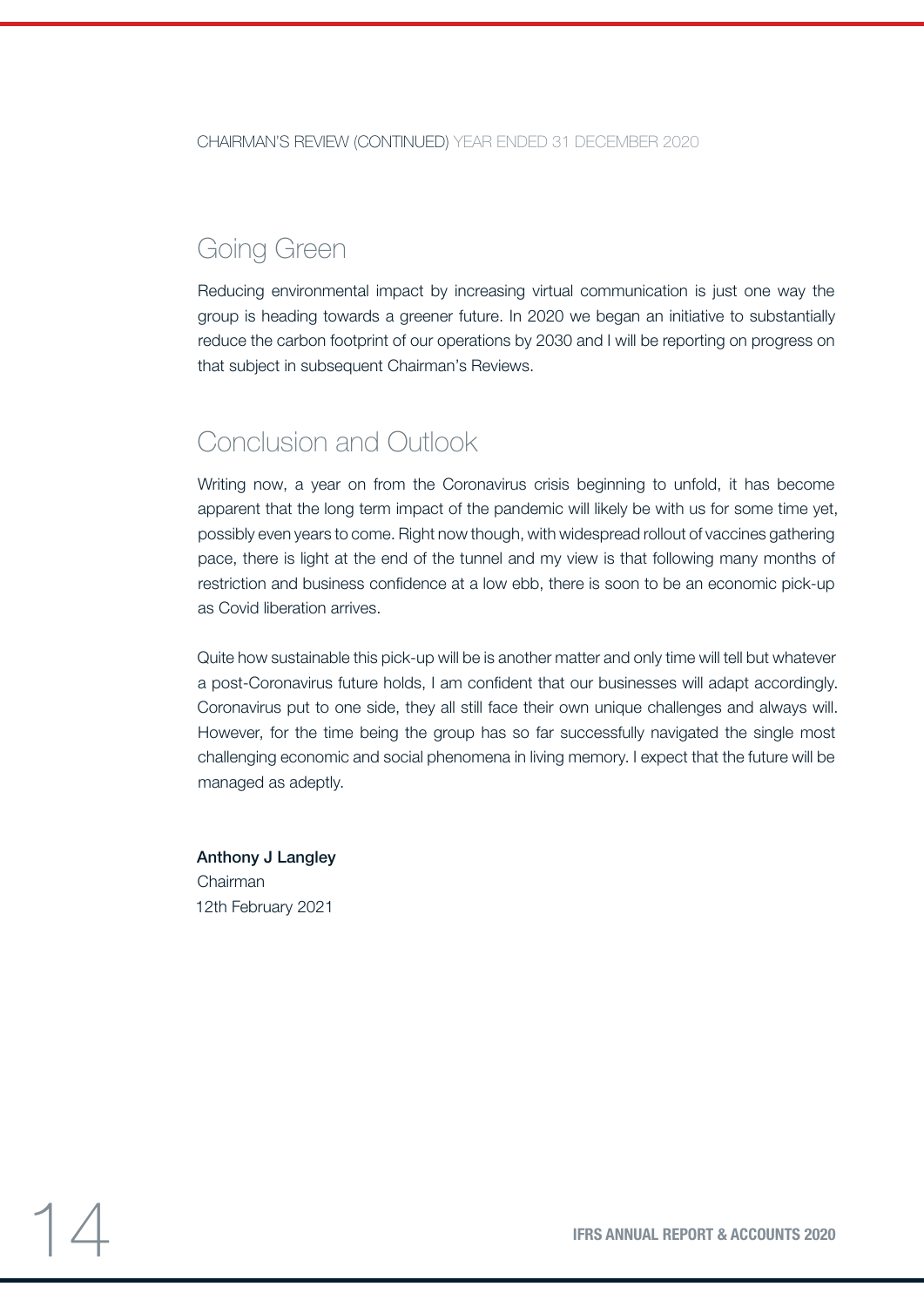Printed on a Roland 700 EVOLUTION using OnePass® technology.